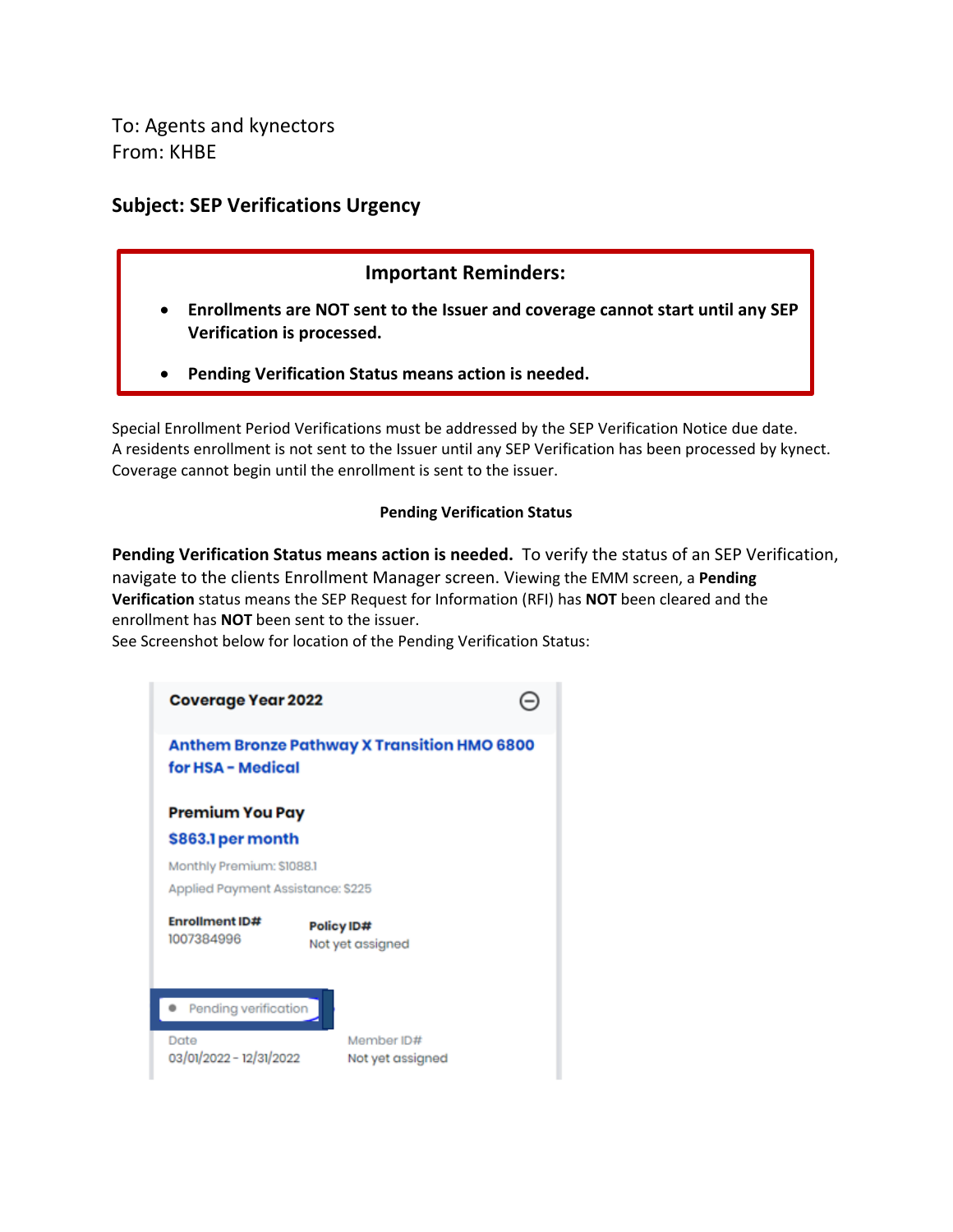When a record indicates a Pending Verification status, it is imperative that the requested documentation be provided before the notice due date.

Providing the requested documentation allows kynect to confirm eligibility and send the enrollment to the issuer. If the verification is not received in time, the individual may not be approved for their SEP and may not be able to get health coverage until the next open enrollment period.

Please ensure the residents you work with who have a Pending Verification understand the urgency of providing the requested documents and the impact of not responding by the due date.

A copy of the SEP Verification Notice is provided below the signature line to aid you in assisting residents.

Thank you, The KHBE team



## **WE NEED INFORMATION**

#### WHY?

We need more information from you to decide if you can get benefits. We need it by the due date(s) below. If we do not get it, you may not be approved for a Special Enrollment Period (SEP).

 $\overline{\phantom{a}}$